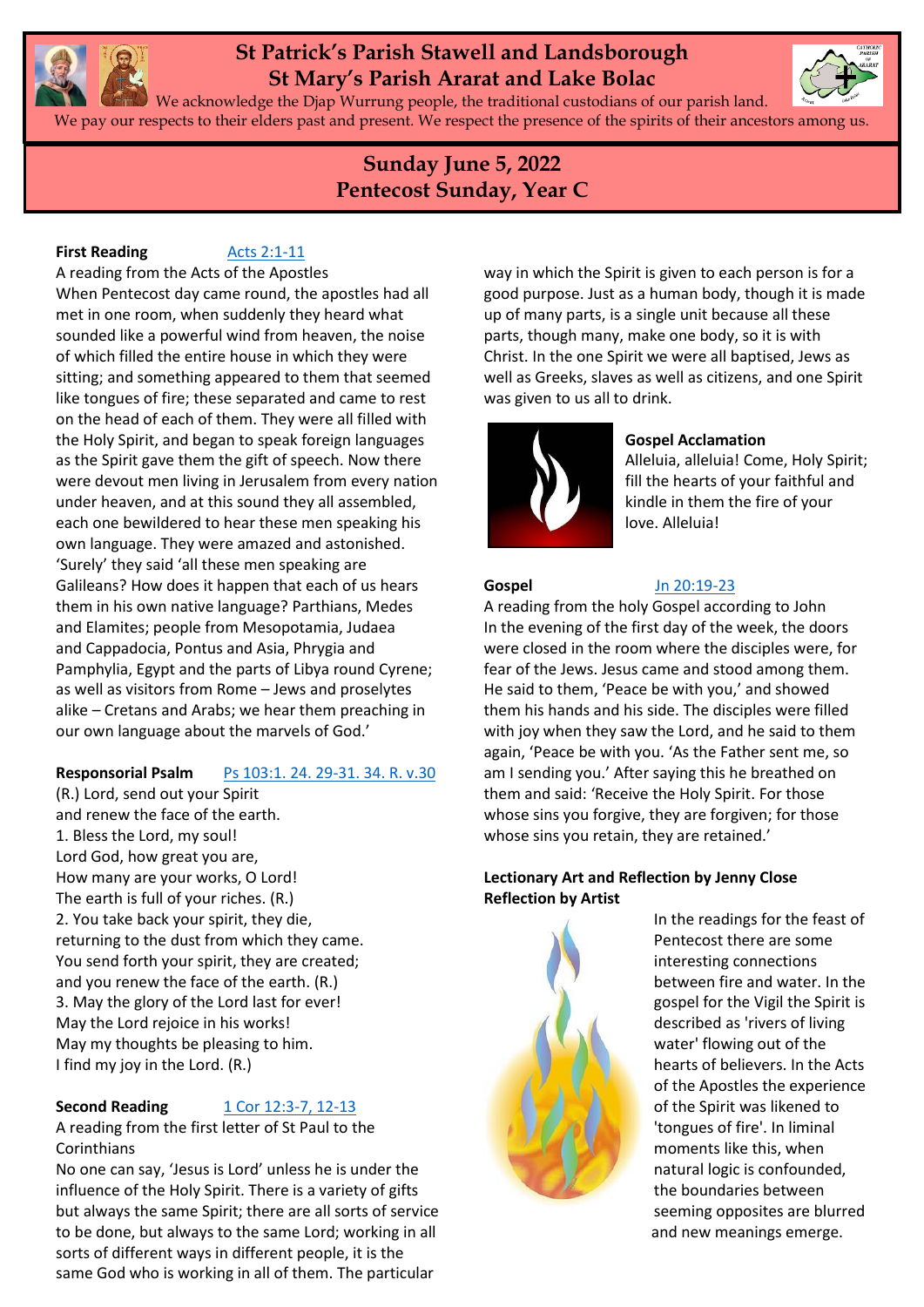# **Parish Information – Parishes of Stawell and Ararat**

**Parish Priest** Fr. Andrew Hayes andrew.hayes@ballarat.catholic.org.au **Parish Bulletin Online** [www.ballarat.catholic.org.au](http://www.ballarat.catholic.org.au/) – follow link to parish **Secretary / Child Safe** Jill Croxford [ararat@ballarat.catholic.org.au](mailto:ararat@ballarat.catholic.org.au) **Parish Emails** [ararat@ballarat.catholic.org.au](mailto:ararat@ballarat.catholic.org.au) or [stawell@ballarat.catholic.org.au](mailto:stawell@ballarat.catholic.org.au) **Parish Office** 304a Barkly St Ararat. Open Thursdays and Fridays 9am – 3pm **Phone** 03 5352 5460 Post Box **PO BOX 92, Ararat, VIC 3377** 

**Ararat Sunday 8.30am June 12 Stawell** Sunday 10.30am Sunday 10.30am Sunday 10.30am Sunday Holy The Most Holy Trinity Year C **Lake Bolac** st 3 rd 5 Landsborough <sup>nd</sup> 4<sup>th</sup> Sundays 6pm Vigil Sat Glenthompson (Hamilton Parish) 2<sup>nd</sup> 4<sup>th</sup> Sundays 8.30am

## **Weekday Masses (usual schedule)** Masses (usual schedule) Aged Care Roster

**Tuesday:** 10am Stawell (Check bulletin for occasional changes) 1 **Wednesday: Aged Care Thursday: 3.30pm Hopkins Friday:** 11am Ararat (Check bulletin for occasional changes) 4

**Mass Times Construction Construction Construction Construction Construction Construction Construction Construction Construction Construction Construction Construction Construction Construction Construction Construction** [Prv 8:22-31/](https://www.liturgyhelp.com/ritual/lectionary/LectionaryList%7Cpro#pro008)[/Rom 5:1-5](https://www.liturgyhelp.com/ritual/lectionary/LectionaryList%7Crom#rom005) /[/Jn 16:12-15](https://www.liturgyhelp.com/ritual/lectionary/LectionaryList%7Cjhn#jhn016)

 $1<sup>st</sup>$  Wednesday 11.15am Eventide 2<sup>nd</sup> Wednesday 11am Lowe St 3rd Wednesday 10.30am Garden View 4<sup>th</sup> Wednesday 10am ARV

### **Changes to Masses this Week:**

Friday 10<sup>th</sup> 11am Funeral Mass in Landsborough for Damian Browne Friday 10th 11am Prayers in Ararat followed by cuppa

### **Recent Deaths:** Damian Browne

### **Anniversaries Stawell**

Terrence Peters 1971, Margaret Brennan 1979, Kath Parry 1982, Kevin O'Kane 2017, Francis Craig 1989, Teresa Mulcahy 1945, Margaret Wadsworth 1948, Elizabeth Monaghan 1962, James Phelan 1976, Norman Oates 1981, Reg Parry 1996, Victor O'Connor 2002, George Gavin 1997, Mark Van Diesen 2013

#### **Anniversaries Ararat**

John Hearn, Ned Moloney, John Brennan, Peggy Schwab, Sr. Imelda O'Collins, Terry Dutton-Bottoms, Winifred Murphy, Margaret Overington, Nancy Marx, Isabel Costello, Ena Florence Harrison, Elizabeth Nyikos, Fr John Smith, Elizabeth Smith, Peter Pola, Eileen Downes, Ethel Foran, Matthew Joyce, Wilma Rowe, Archbishop James Goold, Jean Overington

| <b>Golden Gate Roster</b> | June 5 Margaret // 12 Harry Anna // 19 Libby // 26 Jim Jan<br>July 3 Harry Anne // 10 Libby // 17 Jim Jan // 24 Harry Anna // 31 Libby                                                                 |
|---------------------------|--------------------------------------------------------------------------------------------------------------------------------------------------------------------------------------------------------|
| Lake Bolac Roster         | Sat June 4 Reader Michael Phillips // Prayers of Faithful Tricia Higgins // Cleaning Tricia Higgins<br>Sat June 18 Reader Tricia Higgins // Prayers of Faithful Rosemary Liston // Cleaning Judy Upton |

**Change to Office Days -** Open Tuesday and Wednesday June 14/15 – Closed Thursday and Friday June 16/17

# **St Bernard's Catholic Church Ladies Auxiliary AGM**

Friday  $17<sup>th</sup>$  June at 10.30am at the church. General meeting to follow

**Lake Bolac St Bernard's** 150 years foundation stone / 60 years new church Sun Sept 25 11am Mass and lunch

# **Ministry Rosters in Ararat**

We will be reinstating the ministry rosters in Ararat in the coming weeks. Please add your names to the list in the foyer to be added to the rosters for readers, leaders and ministers of the Eucharist and cleaning.

# **Volunteer Induction and Training**

At the Ararat Parish Pastoral Council this week we studied the current requirements for child safety and other parish requirements. What is apparent is that we'll need lots of people to undertake some training. We'll do some of this during Sunday Masses. There are a number of parishioners who will be required to have children's checks and some who will need police checks. Most who need them will already have them. It's all part of keeping children and the parish safe, but also of protecting the parish volunteers. More to come.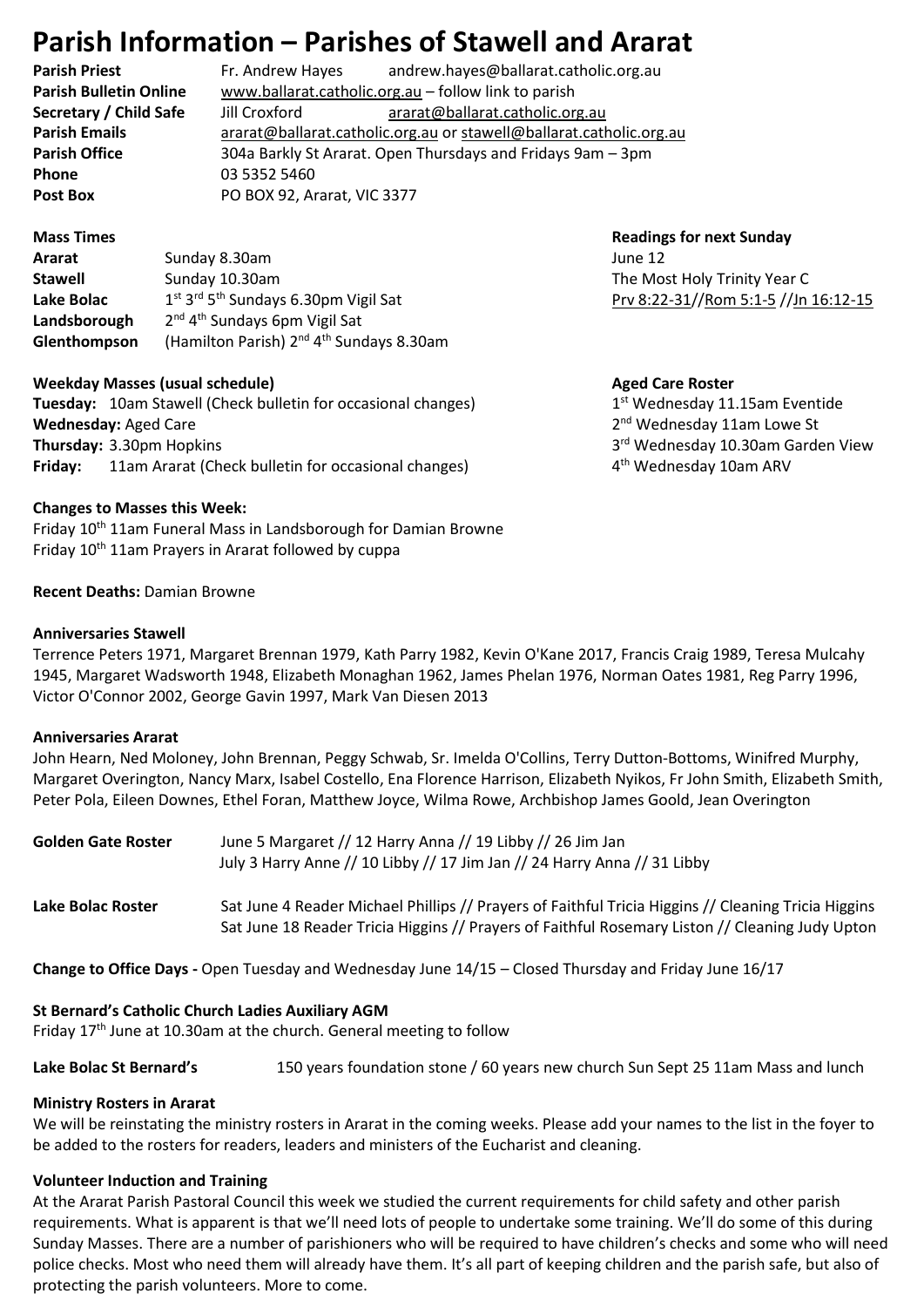# **Novel coronavirus (COVID-19)**

Checking-in is no longer required. Face masks are no longer required in most indoor settings but they are still recommended. Carry a mask when leaving home. They are strongly recommended if you have any COVID-19 symptoms and are with people who may be vulnerable to COVID-19.

# **A Christian Prayer for Unity**

One only Holy Spirit of Father and Son in whom all are baptised, one giver of many gifts, one tree of many fruits one speaker of every tongue, renew in our day the wonders of Pentecost, grant that people of every race and nation may understand one another, and as one, proclaim the praises of God. Grant that all may be one as you, Spirit, with the Father and the Son are one God, one Lord. Grant unity to the Body of Christ; grant unity to the human family. Sole breath of every living thing, may all be one who, in you, live and move and have their being. - Carl K. Moeddel, From Jesuit Resources

# **World Environment Day – Sunday, June 5, 2022**

Celebrated every year since 1974, World Environment Day is a good time to focus on the environmental dimensions of the Sustainable Development Goals. This year the theme is celebrating "Only One Earth". This was the slogan for the 1972 Stockholm Conference; 50 years on, this truth still holds – this planet is our only home. With nature in emergency mode, the #OnlyOneEarth campaign for World Environment Day 2022, wants you to celebrate the planet through collective environmental action. #OnlyOneEarth advocates for transformative environmental change on a global scale. The campaign shines a spotlight on climate action, nature action and pollution action while encouraging everyone, everywhere to live sustainably. While our individual consumption choices do make a difference, it is collective action that will create the transformative environmental change we need, so we can advance to a more sustainable and just Earth, where everyone can flourish. <https://www.worldenvironmentday.global/>

# **A Prayer for Our Environment from Pope Francis' Laudato Si'**

All-powerful God, you are present in the whole universe and in the smallest of your creatures.

You embrace with your tenderness all that exists.

Pour out upon us the power of your love, that we may protect life and beauty.

Fill us with peace, that we may live as brothers and sisters, harming no one.

O God of the poor, help us to rescue the abandoned and forgotten of this earth, so precious in your eyes.

Bring healing to our lives, that we may protect the world and not prey on it,

that we may sow beauty, not pollution and destruction.

Touch the hearts of those who look only for gain at the expense of the poor and the earth.

Teach us to discover the worth of each thing, to be filled with awe and contemplation,

to recognize that we are profoundly united with every creature as we journey towards your infinite light.

We thank you for being with us each day.

Encourage us, we pray, in our struggle for justice, love and peace. Amen.

# **Plenary Council conversations around the diocese**

Leading up to the second Assembly of the Plenary Council (July 3 -9), there will be an opportunity to gather for a conversation around the diocese with the diocesan members to encourage and affirm their participation in the Council. The Motions Framework document has been published and is available from the diocesan

website <https://www.ballarat.catholic.org.au/wp-content/uploads/2022/06/Motions-Framework-31a-May-2022.pdf> and this will also be a focus for prayer and engagement. Details are:

Mildura/Merbein/Red Cliffs – June 16, 2022 OLSH Church, Merbein at 10.15am; Monaghan Centre, Mildura at 2.00pm; St Joseph's Church, Red Cliffs at 4.30pm

Horsham – June 22, 2022 at 7.00pm in the Parish Hall, Horsham

Ballarat – June 23, 2022 at 7.00pm in Mackillop/Glowrey Room, Cathedral Precinct

Warrnambool – June 29 at 7.00pm in the Parish Hall, Warrnambool

# **Walking in the Spirit**

The People of God are invited to make a prayerful journey towards the Second Assembly of the Plenary Council through the "Walking in the Spirit" prayer campaign. "Walking in the Spirit" began on April 17 and runs until the Second Assembly, which opens on Sunday, July 3. Resources have been created for use by individuals, families, schools, parishes and other Catholic communities. Find out more at [www.plenarycouncil.catholic.org.au/walkinginthespirit/](http://www.plenarycouncil.catholic.org.au/walkinginthespirit/)

## **Refugee Week: June 19-25, 2022**

You are invited to join the Australian Catholic Migrant and Refugee Office and the Office for Justice, Ecology and Peace for an online prayer service on World Refugee Day. Registration to attend the prayer service, which will be broadcast live on June 20 at 6.00pm (AEST) is now open. The two Offices have also combined to produce resources to encourage the celebration of Refugee Week 19-25 June. Register for the online prayer service at <https://bit.ly/RefugeeWeek2022Prayers>